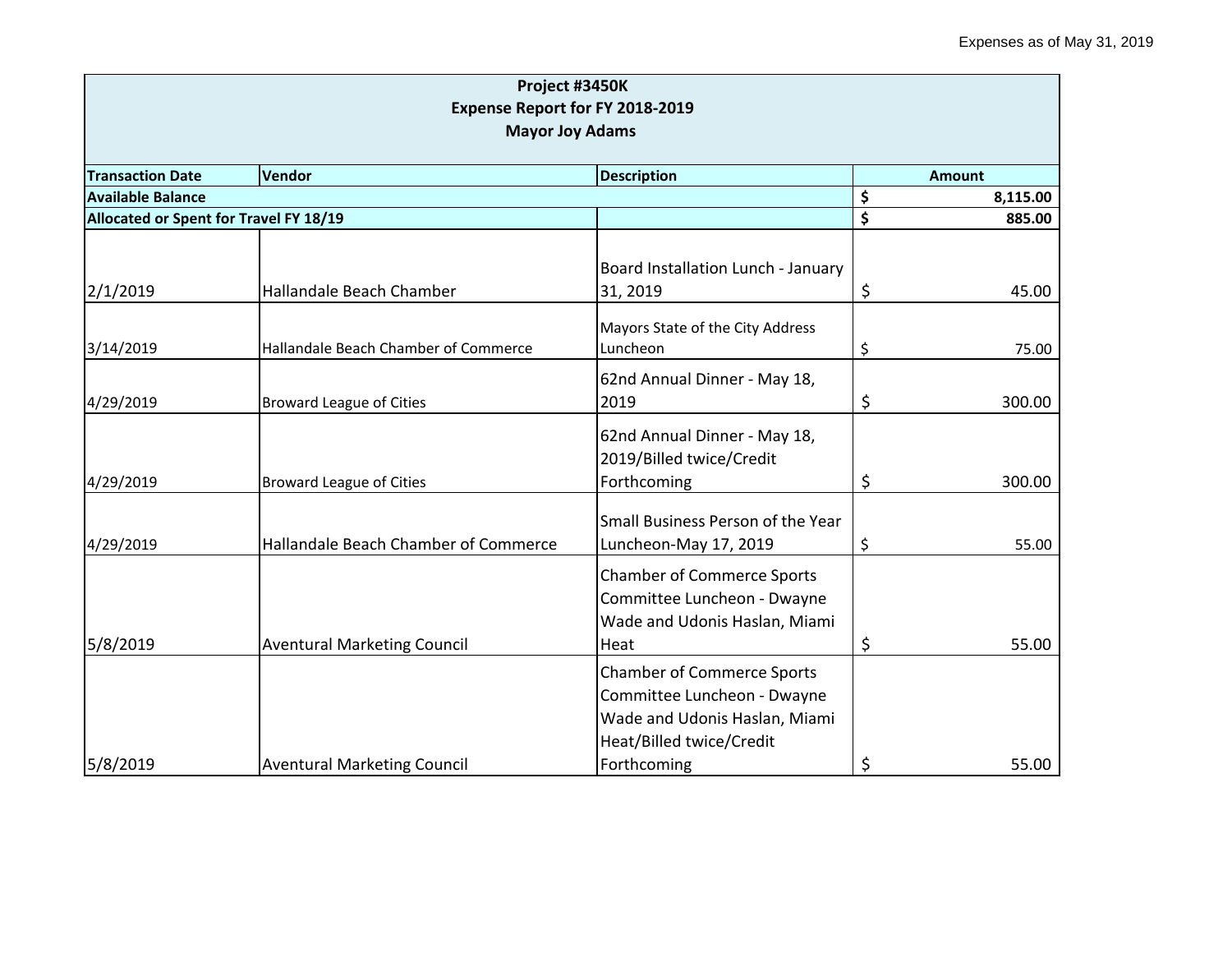| Project #3450L<br>Expense Report for FY 2018-2019<br>Vice Mayor Sabrina Javellana |                                                              |                                                                                                   |    |               |
|-----------------------------------------------------------------------------------|--------------------------------------------------------------|---------------------------------------------------------------------------------------------------|----|---------------|
| <b>Transaction Date</b>                                                           | Vendor                                                       | <b>Description</b>                                                                                |    | <b>Amount</b> |
| <b>Available Balance</b>                                                          |                                                              |                                                                                                   |    | 5,494.93      |
| Allocated or Spent for Travel FY 18/19                                            |                                                              |                                                                                                   | \$ | 3,505.07      |
| 2/1/2019                                                                          | Hallandale Beach Chamber                                     | Board Installation Lunch - January 31,<br>2019                                                    | \$ | 45.00         |
| 2/3/2019                                                                          | Young Elected Officials Womens<br>Conference, NY.            | Expenses - February 3, 2019                                                                       | \$ | 193.79        |
| 2/22/2019                                                                         | <b>Equality Florida Institute</b>                            | <b>Donation-Educational Charity</b>                                                               | \$ | 2,500.00      |
| 3/27/2019                                                                         | Eventbrite                                                   | 2019 Local Progress National Covening -<br>July 26, 2019 -July 27, 2019                           | \$ | 60.00         |
| 4/25/2019                                                                         | Florida League of Cities -<br>Legislative Action Days        | Legislative Action Days - Flight and<br>Expenses to Tallahassee, FL. March 26 -<br>March 27, 2019 | \$ | 506.28        |
| 5/16/2019                                                                         | <b>Broward League of Cities</b>                              | <b>Annual Gala</b>                                                                                | \$ | 150.00        |
| 5/16/2019                                                                         | Young Elected Officials Network<br><b>National Convening</b> | Conference August 1-4, 2019,<br>Intercontinental Hotel                                            | \$ | 50.00         |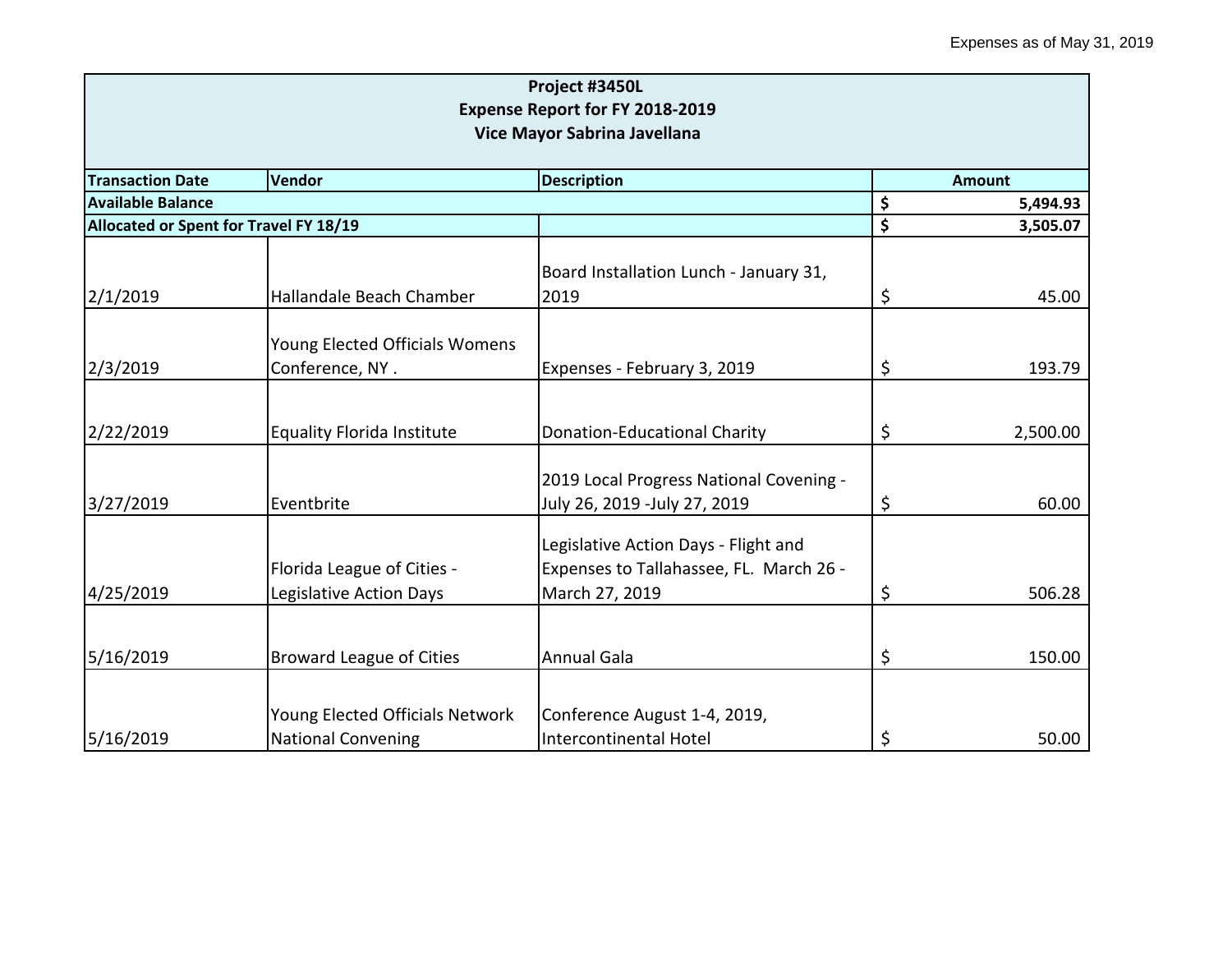|                                        |                                        | Project #3450E                                                           |          |               |  |
|----------------------------------------|----------------------------------------|--------------------------------------------------------------------------|----------|---------------|--|
| <b>Expense Report for FY 2018-2019</b> |                                        |                                                                          |          |               |  |
|                                        |                                        | <b>Commissioner Michele Lazarow</b>                                      |          |               |  |
| <b>Transaction Date</b>                | Vendor                                 | <b>Description</b>                                                       |          | <b>Amount</b> |  |
| <b>Available Balance</b>               |                                        | \$                                                                       | 8,055.70 |               |  |
|                                        | Allocated or Spent for Travel FY 18/19 |                                                                          | \$       | 944.30        |  |
|                                        |                                        |                                                                          |          |               |  |
|                                        | Trip to Tallahase, FL. March 11-       |                                                                          |          |               |  |
| 1/10/2019                              | 14, 2019                               | Flight to Tallahassee, FL                                                | Ş        | 324.76        |  |
|                                        |                                        | Credit - Commissioner Lazarow from                                       |          |               |  |
|                                        |                                        | Silver Airways - from Cancelled flight to                                |          |               |  |
|                                        |                                        | Tallahasse, Fl. Commissioner returned                                    |          |               |  |
| 1/10/2019                              | <b>Silver Airlines</b>                 | the funds to the City via Check # 0098                                   |          | ( \$324.76)   |  |
|                                        | Trip to Tallahase, FL. March 11-       |                                                                          |          |               |  |
| 3/31/2019                              | 14, 2019                               | Car Rental to Tallahassee, FL                                            |          | \$228.82      |  |
|                                        |                                        | Trip to Tallahase, FL. March 11- Credit - Car Rental to Tallahassee, FL. |          |               |  |
| 3/31/2019                              | 14, 2019                               | Trip cancelled                                                           |          | (5228.82)     |  |
|                                        |                                        | Trip to the Capitol - Meet with legislators                              |          |               |  |
|                                        |                                        | regarding multiple preemption bills. April                               |          |               |  |
| 4/30/2019                              | <b>Expense Reimbursement</b>           | 7-April 10, 2019                                                         |          | 944.30        |  |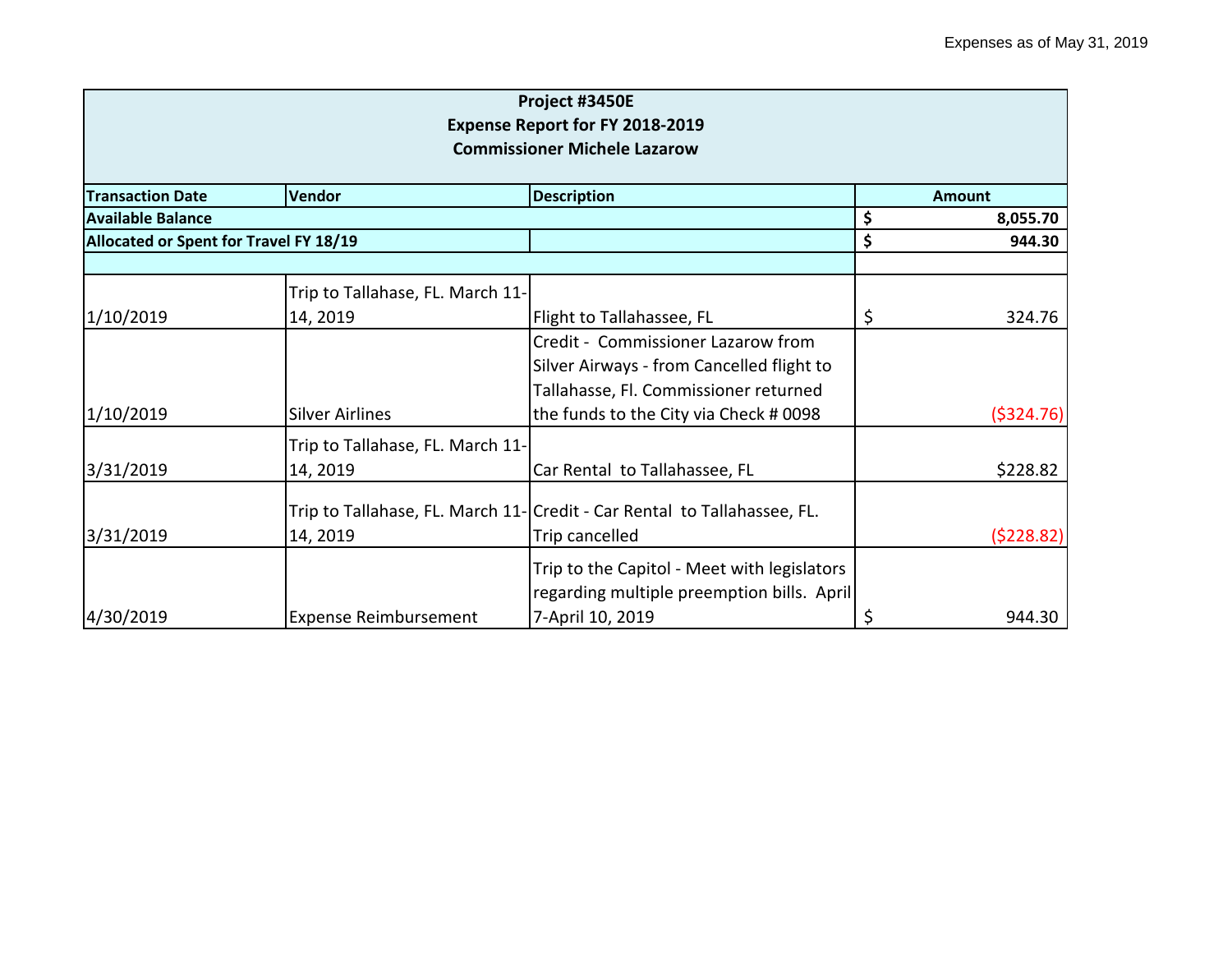| Project #3450H<br><b>Expense Report for FY 2018-2019</b><br><b>Commissioner Annabelle Taub</b> |                                                   |                                                                                      |                |               |
|------------------------------------------------------------------------------------------------|---------------------------------------------------|--------------------------------------------------------------------------------------|----------------|---------------|
| <b>Transaction Date</b>                                                                        | Vendor                                            | <b>Description</b>                                                                   |                | <b>Amount</b> |
| <b>Available Balance</b>                                                                       |                                                   |                                                                                      | \$<br>2,697.74 |               |
| Allocated or Spent for Travel FY 18/19                                                         |                                                   |                                                                                      | \$             | 6,302.26      |
| 10/1/2018                                                                                      | South Florida Idea Exchange -<br>November 8, 2018 | Full Program                                                                         | \$             | 95.00         |
| 11/9/2018                                                                                      | Florida Priority Summit -<br>November 14, 2018    | Summit                                                                               | \$             | 186.90        |
| 1/23/2019                                                                                      | <b>Paws 2 Care Coalition</b>                      | Donation                                                                             | \$             | 3,000.00      |
| 2/11/2019                                                                                      | <b>American Airlines</b>                          | Flight to Washington, D.C. February<br>15-16, 2019, Meet with Venezualian<br>Leaders | \$             | 520.36        |
| 4/15/2019                                                                                      | <b>Israeli American Council</b>                   | Donation for the Israeli American<br>Council.                                        | \$             | 2,500.00      |